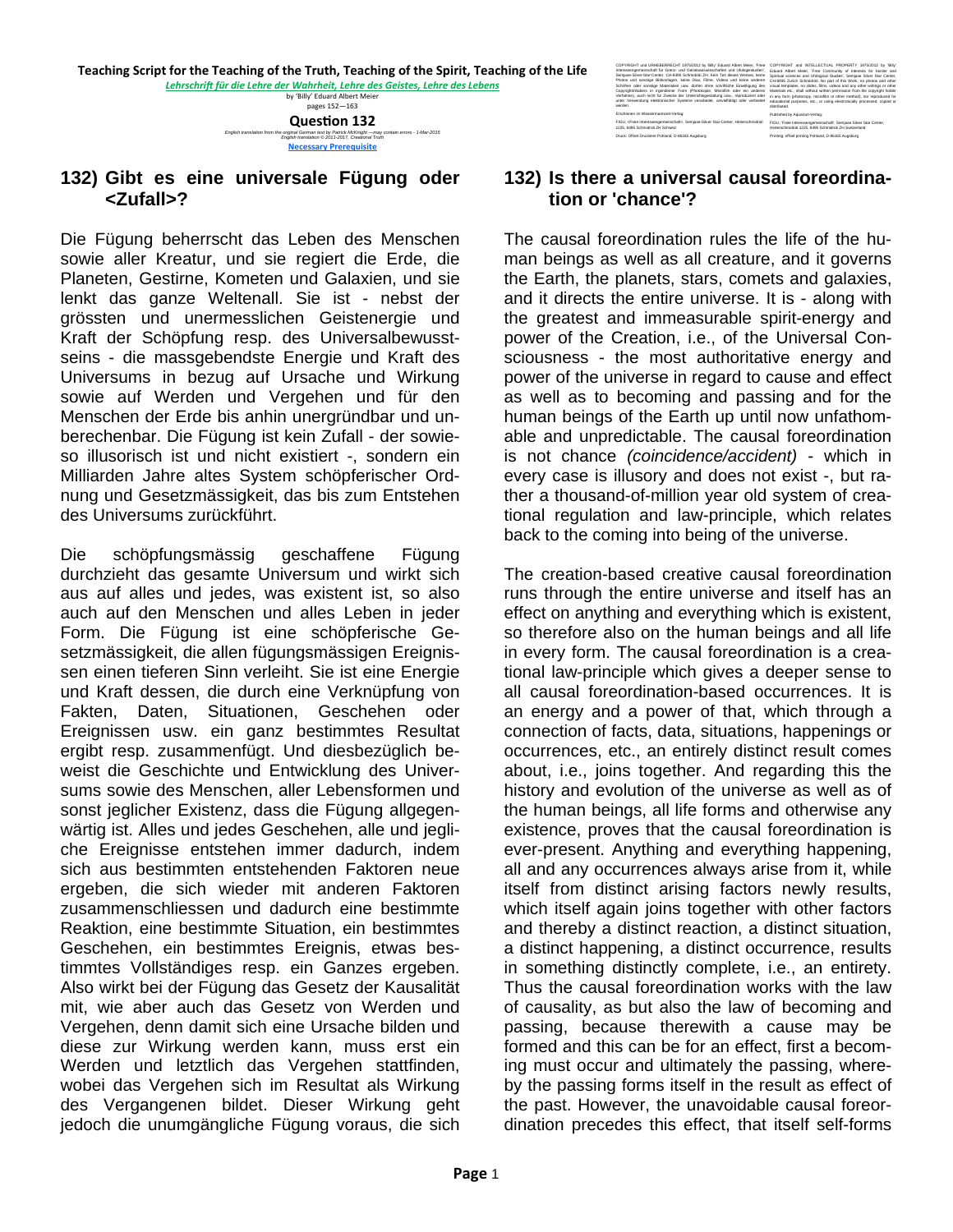selbstbildend oder durch eine bewusste Steuerung des Menschen aus der selbständig entstandenen oder bewusst hervorgerufenen Ursache ergibt.

Wird die Geschichte der Wissenschaften aller Formen betrachtet, dann beweist sich durch all deren unternommenen Versuche, dass bei altem die Fügung die wichtigste Rolle spielte und auch zukünftig spielt. Das, weil sich durch Experimente usw. irgendwelche Resultate nur darum ergaben, weil sich bestimmte Faktoren zusammenfügten resp. weil spezielle Ursachen zum Werden wurden und das Ganze dadurch, dass sich alles laufende resp. Entwickelnde zusammenfügte und wiederum durch Fügung zur Wirkung wurde. Gemachte Versuche beruhten und beruhen also niemals auf einem entstehenden illusorischen und nichtexistierenden Zufall, sondern darauf, dass sich durch eine bestimmte Ursache etwas entwickelt und sich fügend als Wirkung ergibt. In bezug auf die Wissenschaften usw., die Versuche durchführen, kann die Fügung natürlich oft sehr fatale Folgen haben, die nicht umgangen und nicht ausgemerzt werden können, wenn die durch die Fügung entstehenden Folgen resp. Wirkungen resp. Resultate nicht vorausgesehen oder nicht vorausberechnet werden können.

Fügung ist für den Menschen oft ein Faktor des Unberechenbaren und Unergründbaren, wenn er sich das Resultat der fügungsmässigen Wirkung nicht erklären kann. Das ist auch dann der Fall, wenn etwas als nicht notwendig oder als nicht beabsichtigt erscheint, oder wenn ein Geschehen, ein Ereignis, ein Ergebnis oder eine Situation unvermutet eintritt, wofür kein Grund angegeben werden kann. Im Unverstehen der Fügung spricht der Mensch dann von einem <Zufall>, der jedoch in Wahrheit nicht existiert, denn im ganzen Universum gibt es kein schöpferisches Gesetz des Zufalls, weil alles wohlgeordnet ist und sich gesetzmässig durch Fügung ergibt. Der <Zufall> wird also nur irrtümlich infolge Unverstehens in bezug auf die Fügung angenommen, wobei der <Zufall> angeblich das Kausalge-setz durchbrechen und so die Möglichkeit einer Freisetzung willkürlichen Geschehens ermöglichen resp. schaffen soll. Tatsache ist jedoch, dass im Schöpfungsuniversum alles wohlgeordnet ist und keinerlei schöpferisches Gesetz gebrochen oder auch nur umgangen werden kann. Wenn des Menschen Berechnungen und sein Erfassungsund Verstandesvermögen versagen, dann kleidet er alles in den illusorischen Begriff Zufall. Folglich ist dieser nur eine Erklärung für einen Vorgang, dessen Gesetzmässigkeit er nicht oder noch nicht veror comes about through a conscious steering of the human beings from the autonomously created or consciously brought about cause.

When the history of the sciences of all forms is considered, then itself proves through all their undertaken experiments that with old the causal foreordination played and also in the future plays the most important role. That, because itself through experiments, etc., any results only come about for this reason, because distinct factors join themselves together, i.e., because special causes of the becoming became and that entirety thereby, that itself everything ongoing, i.e., developing joined together and in turn through causal foreordination became the effect. Performed experiments were and are never based on a created illusory and non-existing chance, but rather thereon that itself through a distinct cause something develops and itself gives in to joining as effect. In regard to the sciences, etc., that perform experiments, the causal foreordination naturally can often have very fatal results, which cannot be circumvented and not eradicated, when those through the causal foreordination developing results, i.e., effects, i.e., results cannot be foreseen or not pre-calculated.

Causal foreordination is for the human beings often a factor of the unpredictable and unfathomable things, when he/she cannot explain the result of the causal foreordination-based effect. That is also then the case, when something appears as not necessary or as not intended, or when a happening, an occurrence, an outcome or a situation unexpectedly occurs, for which no reason can be specified. In the ununderstanding of the causal foreordination the human being speaks then of a 'chance *(coincidence/accident)*', which however in truth does not exist, since in the entire universe there is no creational law of the chance, because everything is well-regulated and itself results in lawbased through causal foreordination. The 'chance' is thus accepted only erroneously as a result of ununderstanding in regard to the causal foreordination, whereby the 'chance' supposedly breaches the causal law and thus is supposed to make possible, i.e., establish the possibility of a release of arbitrary happenings. The fact is however that in the Creation-universe everything is well-regulated and absolutely no creational law can be broken or even circumvented. When the human being's calculations and his/her capabilities of compilation and intellect fail, then he/she dresses everything into the illusory term chance. Consequently this is only an explanation for an occurrence, whose law-principle he/she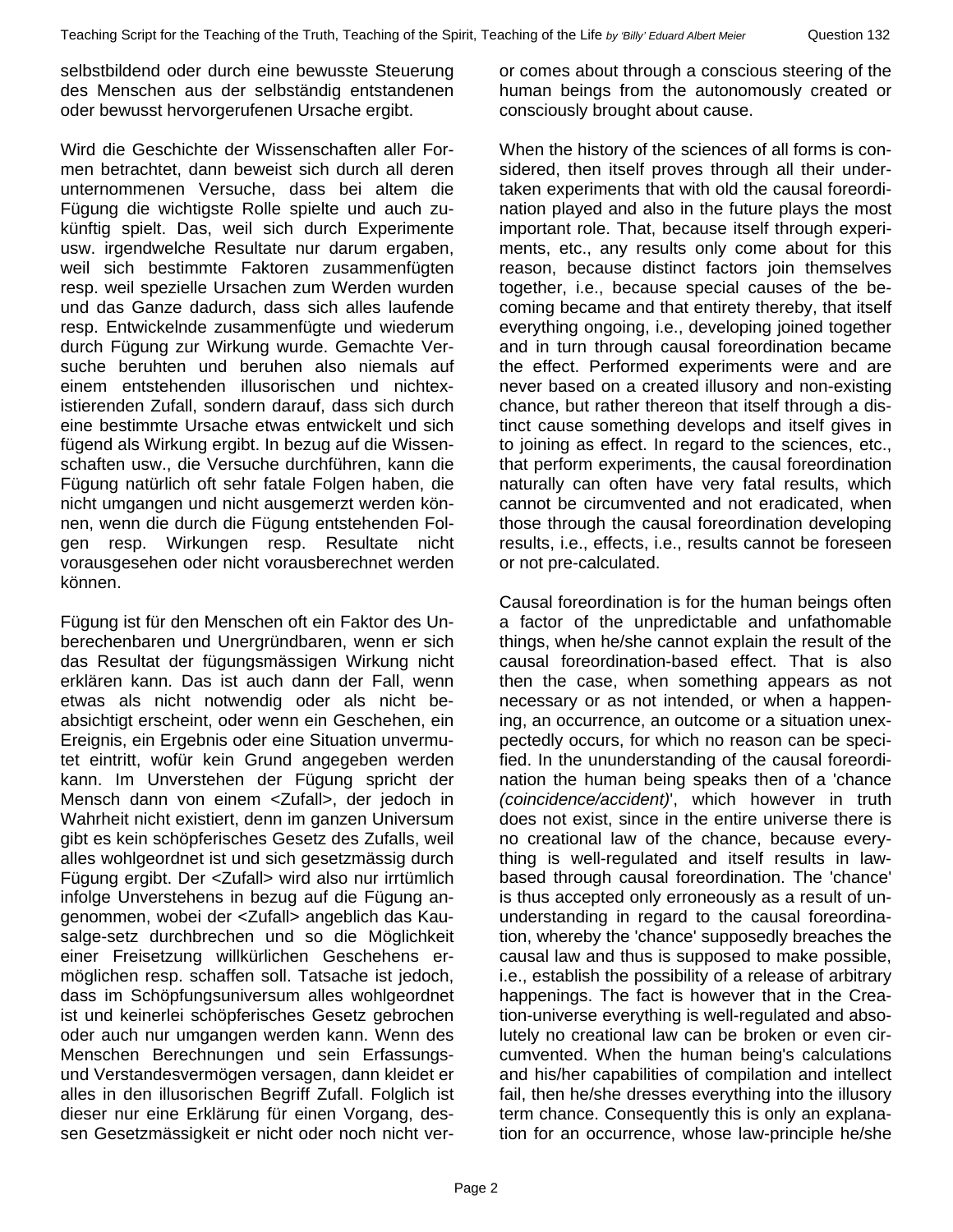steht. Also entspricht auch das Chaos keiner schöpferischen Gesetzmässigkeit, sondern nur einem menschlichen Produkt, das er nach freiem Willen schaffen kann.

Durch Wissen werden Gefahren kleiner, weil durch Wissen entstehende Fügungen und die daraus entstehenden Resultate resp. Wirkungen errechnet werden können. Leider fehlt jedoch dem Menschen noch immer das notwendige Wissen, was hinter den Formen der Fügung steckt und wie sich diese ergibt. Gewisse Formen der Fügung können durch die Berechnung von Wahrscheinlichkeiten erfasst werden, und zwar in der Form, dass sich bestimmte Fügungen öfter ereignen, je mehr entsprechende Faktoren gegeben sind, die dazu führen können. Wird so z.B. die Möglichkeit in Betracht gezogen, dass ein Mensch durch etwas Unwahrscheinliches, vielleicht durch einen Blitzschlag oder durch ein sonstiges Geschehen, getroffen wird, dann wird das wahrscheinlicher, je mehr Menschen sich zusammenbefinden oder überhaupt existieren. So ist also die Tatsache die, dass je grösser die Zahl der Menschen ist, desto wahrscheinlicher unwahrscheinliche Ereignisse eintreten, von denen ein Mensch betroffen wird, weil es sich einfach durch die grosse Masse Menschen so fügt. Nachweisbar ergeben sich solche Fügungen auch in bezug auf Liebende oder auch hinsichtlich Zwillingsgeschwistern, die unabhängig voneinander gleichzeitig Gleiches tun, krank werden oder gar sterben, und zwar darum, weil ihre schwingungsmässigen Verbindungen derart geprägt und voneinander abhängig sind, dass sie sich ineinander einfügen und so alle Handlungen gleichsam begehen. Besonders in bezug auf Zwillingspaare ist unstrittig, dass sich das Fügungsmässige durch genetisch bedingte Muster und Strukturen ergibt, die derart stark und wirksam sind, dass kaum etwas oder überhaupt nichts entgegengesetzt werden kann, wenn die Fügung zum Zuge kommt. Bezüglich Menschen, die einander in starker Liebe und Verbundenheit zugetan sind, entwickeln sich ähnliche Faktoren genetisch bedingter Muster wie bei Zwillingen, folglich auch bei ihnen die Fügung von grosser Bedeutung wird. So können auch solche Liebespaare, deren Genstrukturen sich einander angleichen, wie aber auch Zwillinge, zur gleichen Zeit krank werden, verunglücken, froh und glücklich sein oder sterben usw., obwohl sie weit voneinander getrennt sind. Die genetisch bedingten Muster und der ganze Mentalblock schaffen dafür die Voraussetzungen, dass sich die mentalen Schwingungen einander anpassen und folglich in

does not or does not yet understand. Therefore also the chaos corresponds to no creational law-principle, but rather only a human product, that he/she can create according to free will.

Through knowledge dangers become smaller, because through knowledge developing causal foreordinations and the therefrom developing results, i.e., effects can be calculated. Unfortunately however the human beings still lack the necessary knowledge, to what lies behind the forms of the causal foreordination and what these result in. Certain forms of the causal foreordination can to be realized through the calculation of probabilities, and indeed in the form that distinct causal foreordinations occur more often, the more corresponding factors are given which can lead to it. When thus, e.g. the possibility is taken into account that a human being, is hit by something improbable, perhaps by a lightning bolt or by another occurrence, then that becomes all the more likely, the more human beings congregate themselves or actually exist. Thus the fact is therefore this, that the greater number of the human beings there is, all the more likely improbable occurrences occur, by which a human being is affected, because it simply thus complies through the great mass of human beings. Verifiably arise such causal foreordinations also regarding loving or also in connection with twin siblings, who independently of one another at the same time do the same thing, become sick or even die, and indeed the reason for this is because their swinging-wave-based connections are to such an extent influenced and are dependent on each other that they integrate themselves into one another and therefore commit all deeds equivalently. Especially in regard to pairs of twins it is indisputable that the causal foreordination-based itself arises through genetically conditioned pattern and structures, which is to such an extent so great and effective that hardly anything or actually nothing at all can be contrary, when the causal foreordination comes to the characteristic. Concerning human beings, who are connected to each other in great love and connectedness, themselves develop similar factors of genetically conditioned patterns as with twins, consequently also with them the causal foreordination becomes of great significance. Therefore also such love-couples, whose gene structures adjust themselves to each other, like however also twins, at the same time become ill, have a misfortune, are glad and happy or die, etc., although they are widely separated from each other. The genetically conditioned patterns and the entire mental-block establish the requirements for it, that the mental swinging waves adapt themselves to each other and consequently integrate into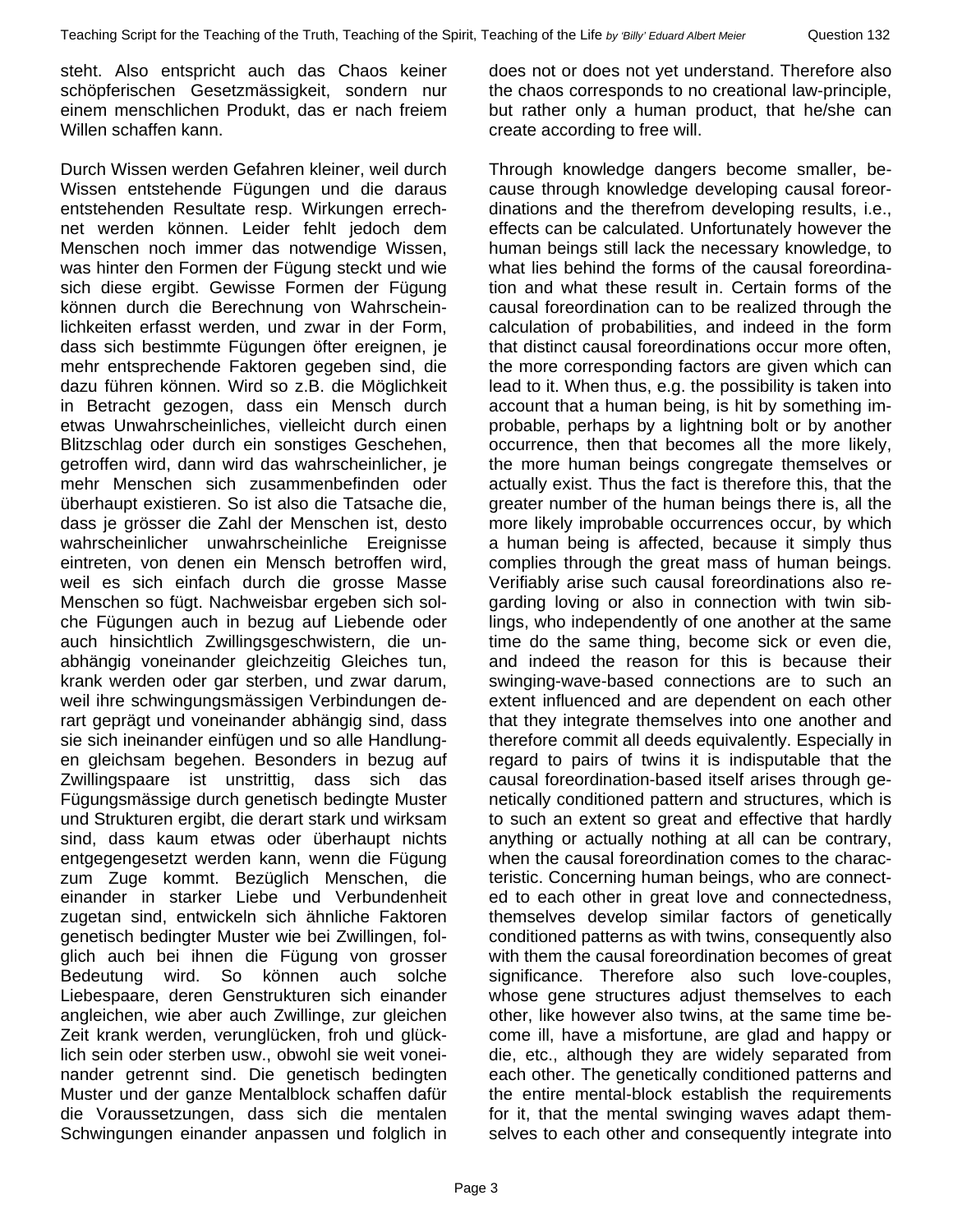einen Verlauf einordnen, der zu einer ganz bestimmten Fügung und damit zu einer unausweichlichen Wirkung führen muss.

Tatsache ist: Je grösser die Zahl der möglich betroffenen Menschen ist, desto wahrscheinlicher ist eine Fügung, dass beim einen oder andern ein unwahrscheinliches Ereignis eintritt. Wird ein Mensch von einem unwahrscheinlichen Unglück, von einem Blitz, von einem Meteoriten oder von einem herunterfallenden Ziegelstein usw. getroffen, dann hat das nichts mit einem Schicksal oder sogenannten <Zufall> zu tun. Das Ganze ist eine Fügung in der Weise, dass der betreffende Mensch just in dem Augenblick sich an jenem bestimmten Ort aufhält, wo auch im gleichen Augenblick das ihn treffende Geschehen eintrifft. Also fügt es sich, dass zwei Faktoren zur gleichen Zeit zusammenspielen, wodurch sich das Ereignis ergibt. Das gilt immer und in jedem Fall für jegliche Verkettung von Ereignissen und Geschehen, und zwar ganz egal, ob sie für den Menschen merkwürdig oder verständlich erscheinen.

Wird das Erbgut des Menschen in Betracht gezogen, dann ist auch darin die Fügung zu erkennen, die auch in dieser Beziehung aus einer bestimmten Ursache hervorgeht, durch die ein Ablauf und damit eine Vorbestimmung für die Wirkung entsteht, die sich dadurch ergibt, indem sich laufend alles bis zur Wirkung ineinanderfügt. So ist auch die Kombination der Gene bei der Zeugung nicht einem <Zufall>, sondern einer Fügung eingeordnet, wie auch das Muster der genetischen Persönlichkeit des Menschen. Nebst jenem Teil der Persönlichkeit, der in seiner Grundform durch den Gesamtbewusstseinblock bestimmt wird, wird der andere Persönlichkeitsteil durch das Erbgut der Eltern vorbestimmt, wodurch sich durch diese Ursache fügungsmässig wiederum eine bestimmte Wirkung in bezug auf die Persönlichkeitsbildung ergibt. So werden die einzelnen Informationen einerseits durch den Gesamtbewusstseinblock vermittelt, und andererseits durch die Gene der Eltern vererbt. Und diese Ursachen führen gemäss den Schöpfungsgesetzen zu bestimmten Wirkungen, weil sich die einzelnen gegebenen Faktoren derart zusammenfügen, dass unausweichlich eine durch den Ablauf vorbestimmende Fügung und daraus die entsprechende Wirkung entsteht. Doch nebst der Vorgabe der Grundpersönlichkeit durch den Gesamtbewusstseinblock und durch die Vererbung durch die Eltern kommt auch noch der Faktor der Eigenerziehung der Persönlichkeit zur Geltung, der im Teil der elterlichen Vererbung enthalten ist. So

one process, which must lead to an entirely distinct causal foreordination and therewith to an unavoidable effect.

The fact is: The greater number of the possible concerned human beings there are, all the more likely is a causal foreordination which an improbable event occurs with the one or others. When a human being is struck by an improbable unfortune, by a flash of lightning, by a meteorite or by a falling down brick, etc., then that does not have anything to do with a destiny or a so-called 'chance'. The entirety is a causal foreordination in the wise, that the concerned human being stops just in the instant at that distinct place, where also in the same instant the striking happening occurs. Therefore it complies, that two factors interact at the same time, whereby the occurrence results. That applies always and in every case for any concatenation of occurrences and happenings, and indeed entirely no matter whether it appears peculiar or comprehensible for the human beings.

When the genetic-makeup of the human beings is taken into account, then also therein the causal foreordination is to be recognized, which also in this regard comes forth from a distinct cause, through which arises a sequence of events and therewith a predetermination for the effect, which itself thereby results in, while constantly engaging itself up to the effect. Thus the combination of the genes with the procreation is also not a 'chance', but rather subject to a causal foreordination, as also the pattern of the genetic personality of the human beings. Together with that part of the personality, which is distinct in its fundamental-form through the overallconsciousness-block, the other part of the personality is predetermined through the genetic-makeup of the parents, whereby through this cause itself causal foreordination-based in turn results in a distinct effect in regard to the personality development. Thus the individual information on the one hand is imparted through the overall-consciousness-block, and on the other hand inherited through the genes of the parents. And these causes, in accordance with the laws of the Creation, lead to distinct effects, because the individual given factors join together to such an extent, that unavoidably through the sequence of events arises a predetermined causal foreordination and therefrom the corresponding effect. However together with that pre-given of the fundamental-personality through the overallconsciousness-block and through the inheritance through the parents also still the factor of the one's own upbringing education of the personality comes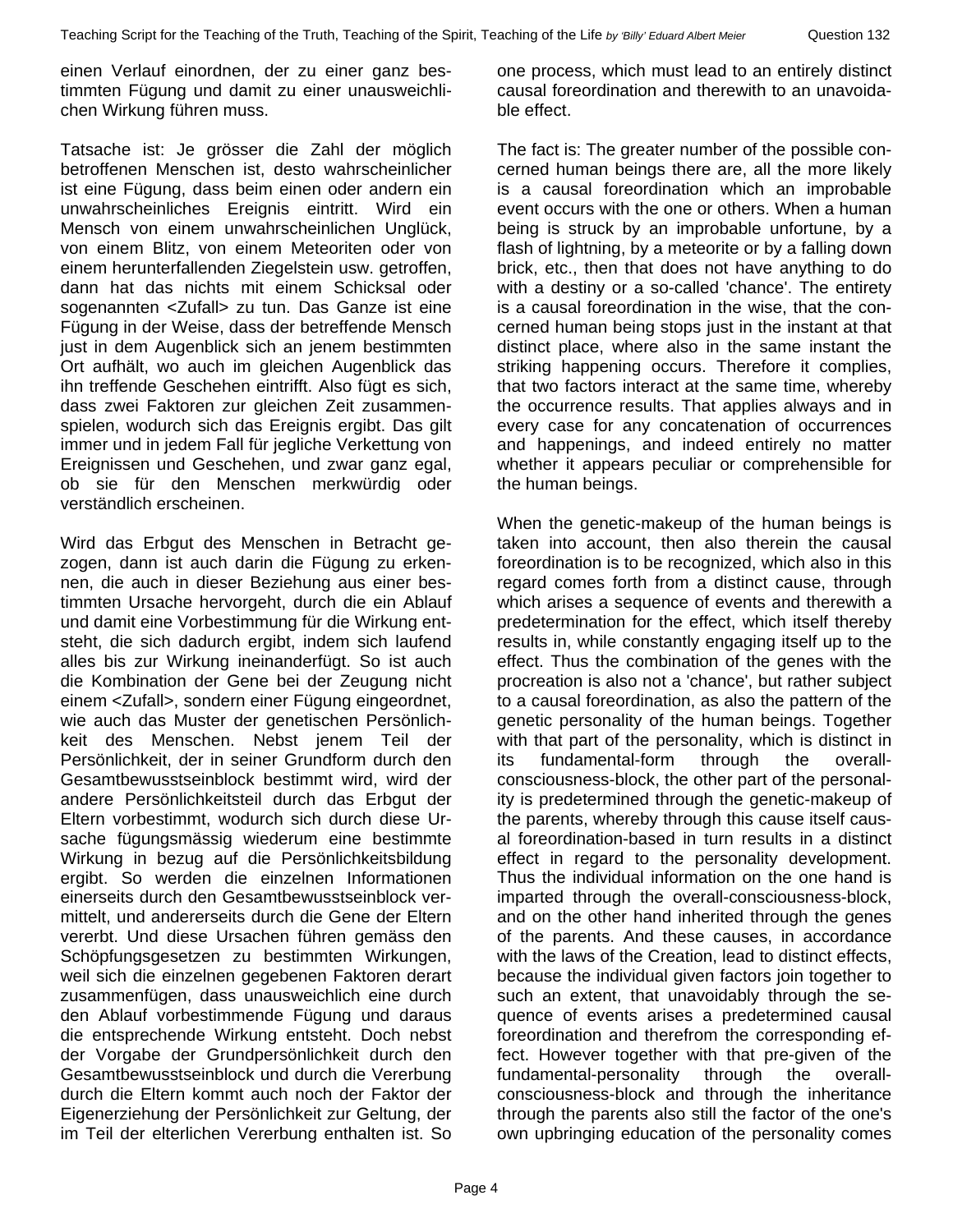nimmt der Mensch von seinen Eltern Erbteile mit, aus denen er sein eigenes Leben und sein eigenes Schicksal formt, indem er neue Ursachen, Abläufe und Fügungen schafft, durch die ganz bestimmte Resultate resp. Wirkungen entstehen. So hat der Mensch durch seine genetischen Dispositionen resp. durch sein Verfügen können die Möglichkeit und die Chance, sein genetisch bedingtes Schicksal gezielt zu beeinflussen und zu steuern, wenn er sich nur bewusst darum bemüht. In dieser Form kann er also ihm durch Vererbung vorgegebene Ursachen durch eigenen Willen ändern, indem er selbst den Ablauf und damit auch die fügungsmässigen Faktoren bestimmt, aus denen sich - eben durch die Fügung selbstbestimmte Wirkungen ergeben.

Seit der Begriff <Zufall> erfunden wurde, der alles in dem Sinn beschreiben soll, was nicht als notwendig oder beabsichtigt erscheint und für dessen unvermutetes Eintreffen der Mensch keinen Grund angeben kann, haben sich daraus drei Bedeutungen ergeben, und zwar das Nichtwesentliche, Nichtnotwendige und Nichtbeabsichtigte. Wird so unter <Zufall> das Nichtnotwendige verstanden, dann ist damit ein sogenannter <absoluter Zufall> gemeint. In diesem Sinn bedeutet <Zufall> eine Durchbrechung des Kausalgesetzes und setzt die Möglichkeit eines teilweise freien, willkürlichen Geschehens voraus. Das Gesetz der Kausalität jedoch ist das Gesetz von Ursache und Wirkung, was bedeutet, dass sich aus einer Ursache folgerichtige Abläufe ergeben, die sich nahtlos zusammenfügen und folglich zur Fügung werden, die sich dann zur Wirkung bildet. Kausalität ist die Ursächlichkeit der sich fügungsmässig ergebenden Folgezusammenhänge zwischen Ursache und Wirkung, wobei sich aus diesen zusammenhängen alles derart zusammen- und ineinanderfügt, dass daraus die Wirkung entsteht, die sich letztendlich durch die gesamte Zusammenfügung resp. aus der laufenden und endgültigen Fügung ergibt. Eine Fügung entsteht durch Abhängigkeit eines Geschehens von etwas anderem resp. von einer bestimmten Ursache, aus der heraus sich - eben als Ursache und Wirkung - fügungsmässig alle Abläufe aneinanderreihen und zur letztlichen Fügung und der daraus resultierenden Wirkung werden. Also geht daraus hervor, dass Ursache, Fügung und Wirkung nicht voneinander zu trennen, sondern eng miteinander verbunden und voneinander abhängig sind. Eine Ursache bedingt, dass sich fügungsmässig Abläufe ergeben, durch die festgelegt resp. bestimmt wird, was sich to fruition, which is included in the part of the parental inheritance. Thus the human being takes forward from his/her parents inheritances, from which he/she forges his/her own life and his/her own destiny, while he/she creates new causes, sequences of events and causal foreordinations, through which entirely distinct results, i.e., effects arise. Thus the human being has, through his/her genetic dispositions, i.e., through his/ her determination/will can deliberately influence and direct the possibility and opportunity of his/her genetically conditioned destiny, if he/she only consciously strives for it him/herself. In this form he/she can thus change his/her heredity pregiven causes through one's own will, while he/she determines him/herself the sequence of events and therewith also the causal foreordination-based factors, from those itself - precisely through the causal foreordination - selfdetermined effects come forth.

Since the term 'chance' was invented, which is supposed to describe everything in the sense of that, which does not appear as necessary or intended and the human being can specify no reason for its unexpected arrival, itself has therefrom resulted in three significant things, and indeed the unessential, unnecessary and unintended. If thus under 'chance' the unnecessary is understood, then therewith a so-called 'absolute chance' is meant. In this sense 'chance' means a breach of the law of causality and sets the possibility of a partially free, arbitrary happening ahead. The law of the causality however is the law of cause and effect, which means, that itself from a cause results in logical sequences of events, which seamlessly join together and consequently become the causal foreordination, which itself then forms the effect. Causality is the causation *(interconnection)* of the causal foreordination-based result-connections arising between cause and effect, whereby itself from these connections everything to such an extent joins and fits together, which therefrom arises the effect, which itself ultimately results through the entire joining together, i.e., from the ongoing and ultimate causal foreordination. A causal foreordination arises through dependence of happenings of something different, i.e., from a distinct cause, from which - precisely as cause and effect - all causal foreordinationbased sequences of events are strung together and become ultimately the causal foreordination and the therefrom resulting effect. Thus therefrom it comes forth, that cause, causal foreordination and effect are not to be distinguished from each other but rather are closely connected with each other and interdependent. A cause requires, that itself results in a causal foreordination-based sequences of events, by which defines, i.e., determines that, which itself as causal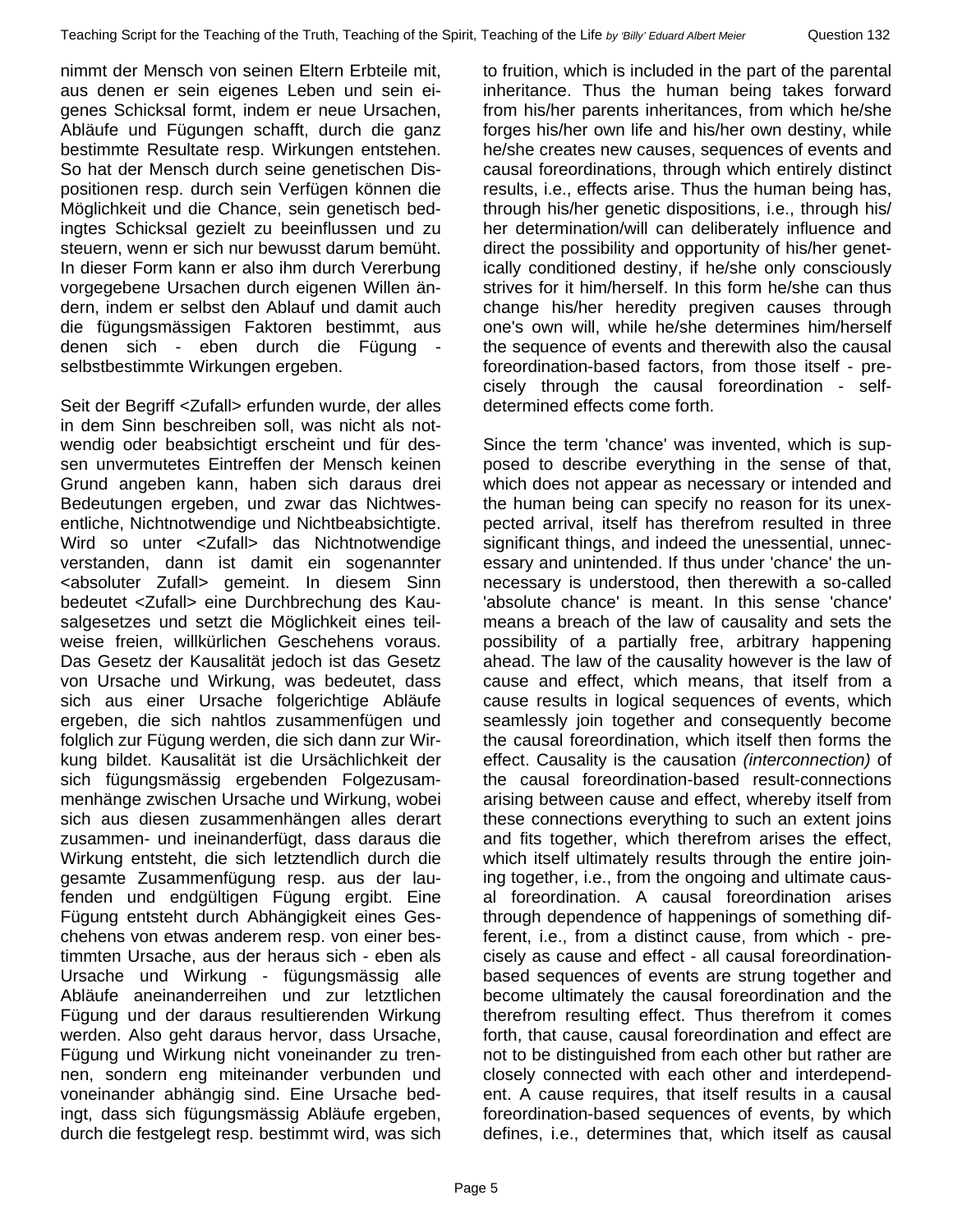als Fügung zur Wirkung formt. Also muss beim Ganzen nicht nur vom Kausalgesetz gesprochen werden, sondern auch vom Kausalnexus resp. der Verknüpfung der ursächlichen zusammenhänge aller Dinge, Situationen und Geschehen und sonstigen Vorgänge, usw.

Der <absolute Zufall> wird unterschiedlich zum <relativen Zufall> betrachtet, der angeblich nur die Unberechenbarkeit und Unvoraussagbarkeit eines Geschehens im einzelnen verkörpern soll, während die Berechnung des durchschnittlichen Eintreffens solcher <zufälligen> Ereignisse und ihrer Wahrscheinlichkeit bei einer grossen Zahl der Gegenstand der Wahrscheinlichkeitsrechnung und der Statistik ist.

Würden alle Dinge und Vorgänge des Lebens auf einem <Zufall> beruhen, dann wären das ganze Dasein sowie aller Fortschritt, alle Erkenntnis und alle Entwicklung des Menschen sowie der Natur, des Planeten und gar des gesamten Universums ein einziges und ungeheures Wagnis und zudem ein Chaos sondergleichen. Darauf aber hat sich die Schöpfung resp. das Universalbewusstsein nicht eingelassen, folglich sich auch der Mensch darauf nicht einlassen muss - und sich auch niemals darauf einlassen musste. Alle schöpferischen Gesetze und der Lauf aller Dinge von Dasein, Natur und Universum sowie alle Bemühungen des Menschen um Kultur, Fortschritt, Erkenntnisse, Wissen, Erfahrung und Weisheit usw. sind darauf aufgebaut, dass sich alles immer höher entwickelt und die höchstmögliche Evolution erreicht. Also kann nichts einem <Zufall> oder Chaos überlassen werden oder eingeordnet sein, sondern nur gegebenen Gesetzmässigkeiten, die bestimmen, dass sich aus Ursachen Fügung an Fügung reiht und alles zu bestimmten Wirkungen bringt. So ist es absolut kein <Zufall>, sondern eine bestimmte Fügung aus einer besonderen Ursache heraus, dass sich aus Naturphänomenen der Stoff herausbildete, aus dem die Menschen ihre Religionen mit deren Gottheiten gewoben haben. Also ist es auch in der heutigen Zeit kein <Zufall>, sondern eine Fügung, dass aus der Ursache des zunehmenden technologischen Fortschritts die Aufarbeitung der religiösen Macht immer mehr an den Rand gedrängt wird.

Wird die Geschichte des Menschen betrachtet, dann erweist sich, dass niemals ein <Zufall> zu irgend etwas geführt hat, sondern dass immer bestimmte Ursachen fortlaufende Fügungen schufen, aus denen sich unfehlbar die fügungsspezifischen foreordination forms the effect. Thus with the entirety must be spoken not only of the law of causality, but rather also of the causal nexus, i.e., the conjunction of the causal connections of all things, situations and happenings and other occurrences, etc.

The 'absolute chance' is considered differently than the 'relative chance', which allegedly is supposed to represent in the detail only the incalculability and un -predictableness of happenings, while the calculation of the average arrival of such 'chance' happenings and its probability is with a great number the object of the probability calculation and the statistics.

If all things and occurrences of the life were based on a 'chance', then the entire existence as well as all progress, all cognition and all development of the human beings as well as of the nature, the planet and even of the entire universe would be a single and monstrous venture and moreover an unparalleled chaos. Thereon however the Creation, i.e., the Universal Consciousness has not engaged itself, consequently also the human being thereon must not engage him/herself - and must also never thereon engage him/herself. All creational laws and the course of all things of existence, nature and universe as well as all endeavors of the human beings around culture, progress, cognition, knowledge, empirical knowledge and essence of wisdom, etc., are thereon built up, that themselves all always achieve higher developed and the highest possible evolution. Therefore nothing can be left to or be subject to a 'chance' or chaos, but rather only given lawprinciples, which determine, that itself from causes string causal foreordination to causal foreordination and brings everything to distinct effects. Thus there is absolutely no 'chance', but rather a distinct causal foreordination from out of a specific cause, that itself out of nature phenomena forms the substance, from which the human beings have woven their religions with their godheads. Therefore there is also at the present time no 'chance', but rather a causal foreordination, that from the cause of the increasing technological progress the reworking of the religious might is always driven more to the edge.

If the history of the human beings were considered, then itself turns out, that never has a 'chance' led to something, but rather always that distinct causes sequentially establish causal foreordinations, from which results in the infallible causal foreordinationspecific effects themselves. Once the human being invented the hunt, it complies, that he/she through the killed game came to meat, which to him/her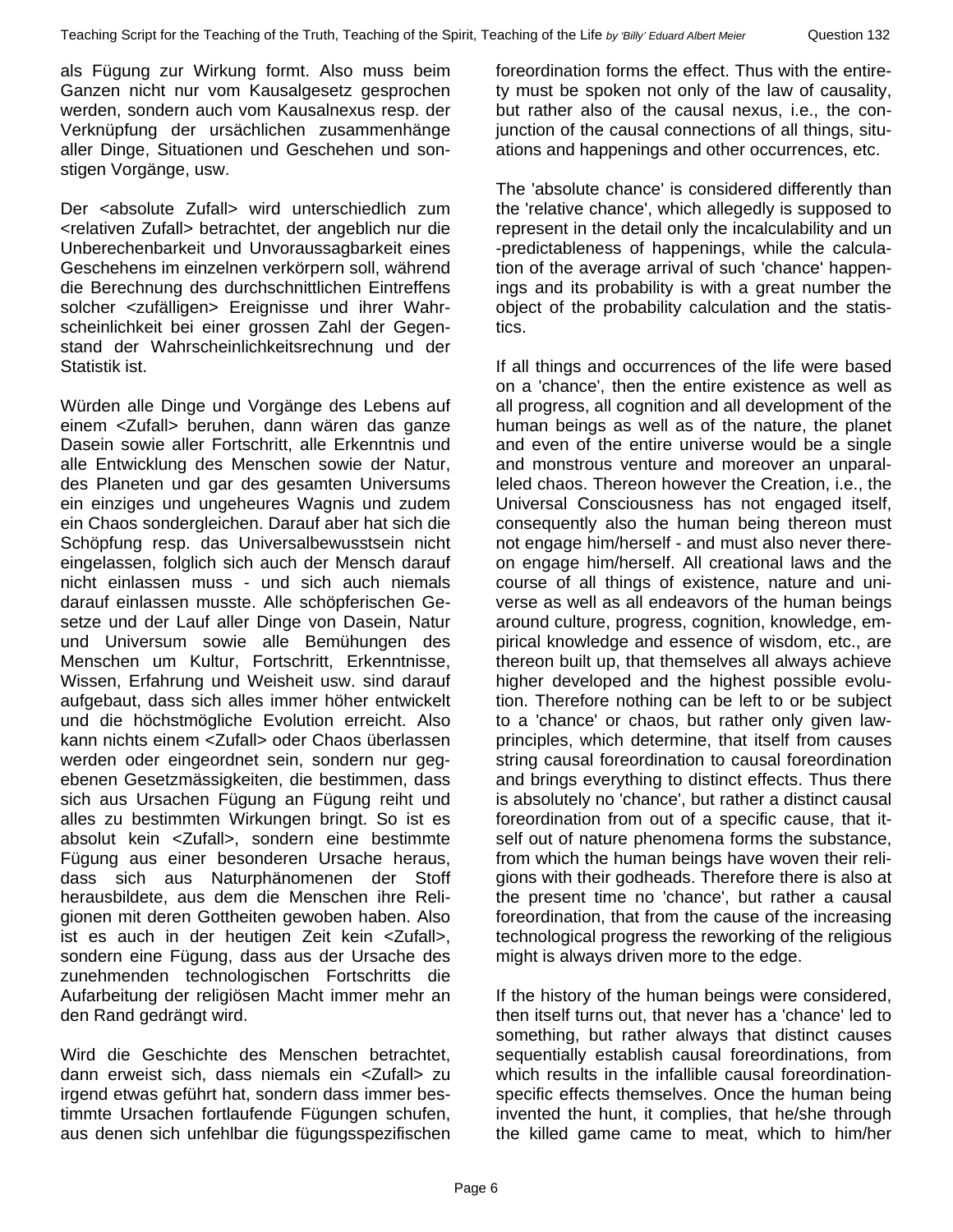Wirkungen ergaben. Als der Mensch die Jagd erfand, fügte es sich, dass er durch das erlegte Wild zu Fleisch kam, das ihm in weiterer Fügung als Nahrung diente. Als er den Ackerbau erfand, ergab sich die Fügung, dass er sich bei mangelndem Jagdglück von seinen Ackerfrüchten ernähren konnte. Und als er die Medizin erfand, fügte es sich, dass er sich mit Medikamenten von Krankheiten zu bewahren oder sie zu heilen vermochte, was auch weiterhin durch die Genmanipulation der Fall sein wird, wenn es sich durch Fügung ergibt, dass diese ihren Siegeszug antritt. Auch dass Pflanzen, Obst und Gemüse durch Genmanipulation zu grösserem Ertrag und zur Resistenz gegen Krankheiten gebracht werden, ergibt sich aus Fügungen von Ursachen heraus, die von Wissenschaftlern erschaffen wurden und werden und die zu bestimmten Wirkungen führen. Also kann niemals von einem <Zufall> die Rede sein, weil dieser nichts als einer

Illusion entspricht - gegensätzlich zur Fügung, die im

Kausalgesetz verankert ist.

Die Menschheit ist eine Schicksalsgemeinschaft, die Ursachen mit fügungsmässigen Abläufen schafft und diese durch die eigentliche letztliche Fügung zur Wirkung bringt. Also ist es illusorisch, die Menschheit als Risikogesellschaft zu betrachten, denn eine solche wäre nur möglich, wenn es einen <Zufall> und damit ein Chaos und eine schöpferische Gesetzlosigkeit gäbe. Genau das Gegenteil ist jedoch der Fall, denn im gesamten Universum ist alles wohlgeordnet und durch das Gesetz der Kausalität aufgebaut auf Ursache, Fügung und Wirkung, denn allein dadurch ist jegliche Existenz in bestimmter Ordnung gewährleistet. Und diese Ordnung ist es, die alles und jedes zur Existenz bringt und am Leben erhält, es zum Werden und wieder Vergehen sowie wieder zum Werden bringt usf. Wäre alles aber auf einem Prinzip des <Zufalls> und Chaos entstanden, dann hätte es niemals beständig werden können, wie alles nun einmal tatsächlich ist. Also muss sich der Mensch mit der Tatsache des Kausalgesetzes und des Kausalnexus auseinandersetzen, wenn er die effectiven Tatsachen und die Wahrheit des Lebens und allen Daseins verstehen will. Wird das begriffen und demgemäss gelebt, dann besteht kein Bedürfnis und kein Grund dafür, sich gegen den illusorischen <destruktiven Zufall> absichern zu wollen.

Die Geschichte von Wissenschaft und Technik aller Art besteht seit alters her aus Versuchen, die als Ursachen geschaffen und durch Fügungen zu bestimmten Resultaten resp. Wirkungen geführt haben. Natürlich haben sich durch falsch berechnete oder

served in further causal foreordination as nourishment. Once he/she invented the agriculture, the causal foreordination came about that he/she with hunting success lacking could feed from his/her field crops. And once he/she invented the medicine, it complies, that he/she with medicines was able to protect him/herself from illness or to heal themselves, which also furthermore will be the case through the gene manipulation, when it through causal foreordination itself leads to, that this begins its triumphant advance. Also that plants, fruit and vegetables through gene manipulation are brought to a greater yield and to the resistance against illness, results in causal foreordinations from out of causes, which were and will be created by scientists and which lead to distinct effects. Thus never can a 'chance' be spoken of, because this corresponds to nothing other than an illusion - contrary to the causal foreordination, which is anchored in the law of causality.

The humankind is a society of destiny, which establishes causes with causal foreordination-based sequences of events and brings these through the actual ultimate causal foreordination to the effect. Thus it is illusory to consider the humankind as society of risk because such would be only be possible, if a 'chance' and therewith a chaos and a creational lawlessness were given. Precisely the opposite is however the case, because in the entire universe everything is well-regulated and through the law of causality built up on cause, causal foreordination and effect, because solely thereby every existence is guaranteed in predetermined regulation. And it is this regulation, that brings anything and everything into the existence and maintains in the life it to the becoming and again passing as well as again to the becoming, and so forth. If everything however were created on a principle of the 'chance' and chaos, then it could never be enduring (permanent), like everything now simply in fact is. Therefore the human being must him/herself carefully study with the fact of the law of causality and the causal nexus, if he/ she wants to understand the effective facts and the truth of the life and all existence. If that is understood and correspondingly is lived, then no requirement and no reason exists for them to want to ensure against the illusory 'destructive chance'.

The history of science and technology of all kinds existed since time immemorial from experiments, which as created causes and through causal foreordinations have led to distinct results, i.e., effects. Naturally through wrongly calculated or wrongly-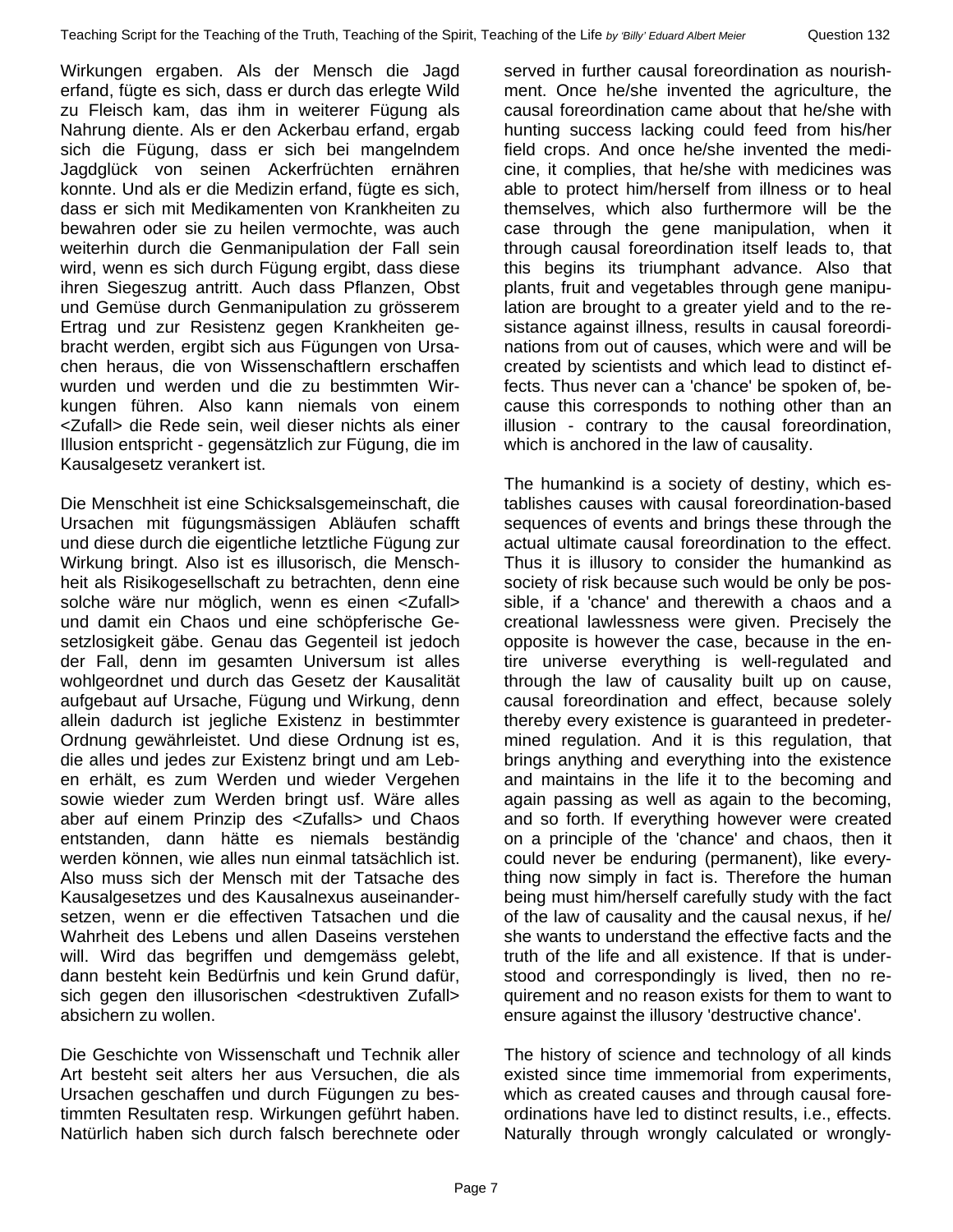falschverstandene Ursachen auch oft fatale fügungsmässige Abläufe ergeben, aus denen letztlich Fügungen entstanden sind, die schwere Wirkungen zeitigten. Nicht selten jedoch führten bestimmte Ursachen zu äusserst respektablen Resultaten resp. Wirkungen, wie z.B. Antibiotika, durch die durch bestimmte Fügungen auftretende Infekte von Krankheiten und sonstigen gesundheitlichen Gefahren gebannt wurden. Auch in bezug auf Automobile, wenn z.B. zwei Fahrzeuge aus Unachtsamkeit oder übersetzter Geschwindigkeit zusammenstossen, handelt es sich also um eine Fügung, die sich durch das Zusammenspiel aller Faktoren der aufeinander zufahrenden und zusammenprallenden Fahrzeuge ergeben. Ist dabei auch noch ein Airbag im Spiel, dann ist auch hier ein fügungsmässiger Vorgang gegeben, denn durch die Ursache des Airbageinbaus entsteht die Fügung, dass der Airbag durch die Fügung des Zusammenstosses der Fahrzeuge ausgelöst wird. Also ist der Zusammenstoss der Fahrzeuge nicht <zufällig>, sondern beruht auf einer Ursache, die fügungsmässige Abläufe und letztlich die Fügung der Wirkung hervorruft, wie das auch der Fall beim Airbag ist.

Wird der <Zufall> aus allen logischen Perspektiven betrachtet, dann wird dessen scheinbare resp. irrig angenommene Existenz immer brüchiger und muss der effectiven Fügung den gebührenden Platz einräumen. Der <Zufall> hat schon beim Urknall nicht stattgefunden wie auch nicht später zu irgendeiner Zeit. Was aber seit dem Urknall in aller geistenergetischen und fein- sowie grobmateriellen Materie steckt, ist die schöpfungsgesetzmässig bedingte Fügung im Rahmen von Ursache und Wirkung sowie im Werden und Vergehen. Anstatt dass sich der Mensch aber gemäss seiner Logik dem illusorischen <destruktiven Zufall> der schöpfungsgesetzmässigen Fügung zuwendet, dreht er unverständig und unvernünftig an den Reglern der durch ein schöpferisches Gesetz gegebenen Fügung und ruft damit ein Chaos sowie Zerstörung hervor. Ein klassisches Beispiel dafür ist der Treibhauseffekt resp. die Klimaveränderung, die durch des Menschen Schuld hervorgerufen wurde. Indem Unmengen FCKW und andere schädliche Giftgase und Giftstoffe in die Atmosphäre gejagt wurden - Ursache-, hat sich diese derart durch fügungsmässige Abläufe verändert, dass sich letztlich jene Fügung ergeben hat, aus der sich zwangsläufig die Wirkung resp. der Treibhauseffekt und die Klimaveränderung ergaben. Das aber entstand nicht <zufällig>, sondern aus bestimmten fügungsmässigen Abläufen aus der Ursache der At-

understood causes also often have themselves resulted in fatal causal foreordination-based sequences of events, from which ultimately causal foreordinations are created, which lead to severe effects. Frequently however distinct causes lead to extremely respectable results, i.e., effects, like, e.g., antibiotics, through which arising infections from illness and other health dangers were averted through distinct causal foreordinations. Also in regard to automobiles, if e.g. two vehicles collide from unattentiveness or translated speed, it acts itself therefore around a causal foreordination, which itself through the interaction of all factors results in the driving into each other and colliding vehicles. In the course of this still an Airbag is at play, then also here a causal foreordination-based occurrence is given, because through the cause of the Airbag installation results in the causal foreordination that the Airbag is triggered through the causal foreordination of the collision of the vehicles. Therefore the collision of the vehicles is not 'random *(accidental)*', but rather is based on a cause, whose causal foreordination-based sequences of events and the ultimate causal foreordination brings about the effect, as the case is also with the Airbag.

If the 'chance' is considered from all logical perspectives, then its apparent, i.e., irrationally assume existence is always more flawed and must concede to the effective causal foreordination the appropriate place. The 'chance' has not occurred as early as with the big bang as also not at any time later. What however since the big bang is in all spiritual-energetical and fine- as well as coarsematerial matter, is the creational-law-based determined causal foreordination in the framework of cause and effect as well as in the becoming and passing. Instead that the human beings in accordance with his/her logic of the creational-law-based causal foreordination, turns him/herself however to the illusory 'destructive chance', he/she without understanding and irrationally turns to the controllers who through a creational law given causal foreordination and calls forth therewith a chaos as well as destruction. A classic example for that is the greenhouse effect, i.e., the climate change, which was called forth by the human beings' culpability. While enormous amounts chlorofluorocarbons and other detrimental poisonous gases and poisonous substances were driven into the atmosphere - cause -, this has itself to such an extent through causal foreordination-based sequences of events changed that itself ultimately resulted in the causal foreordination, from which resulted in the inevitable effect, i.e., the greenhouse effect and the climate change.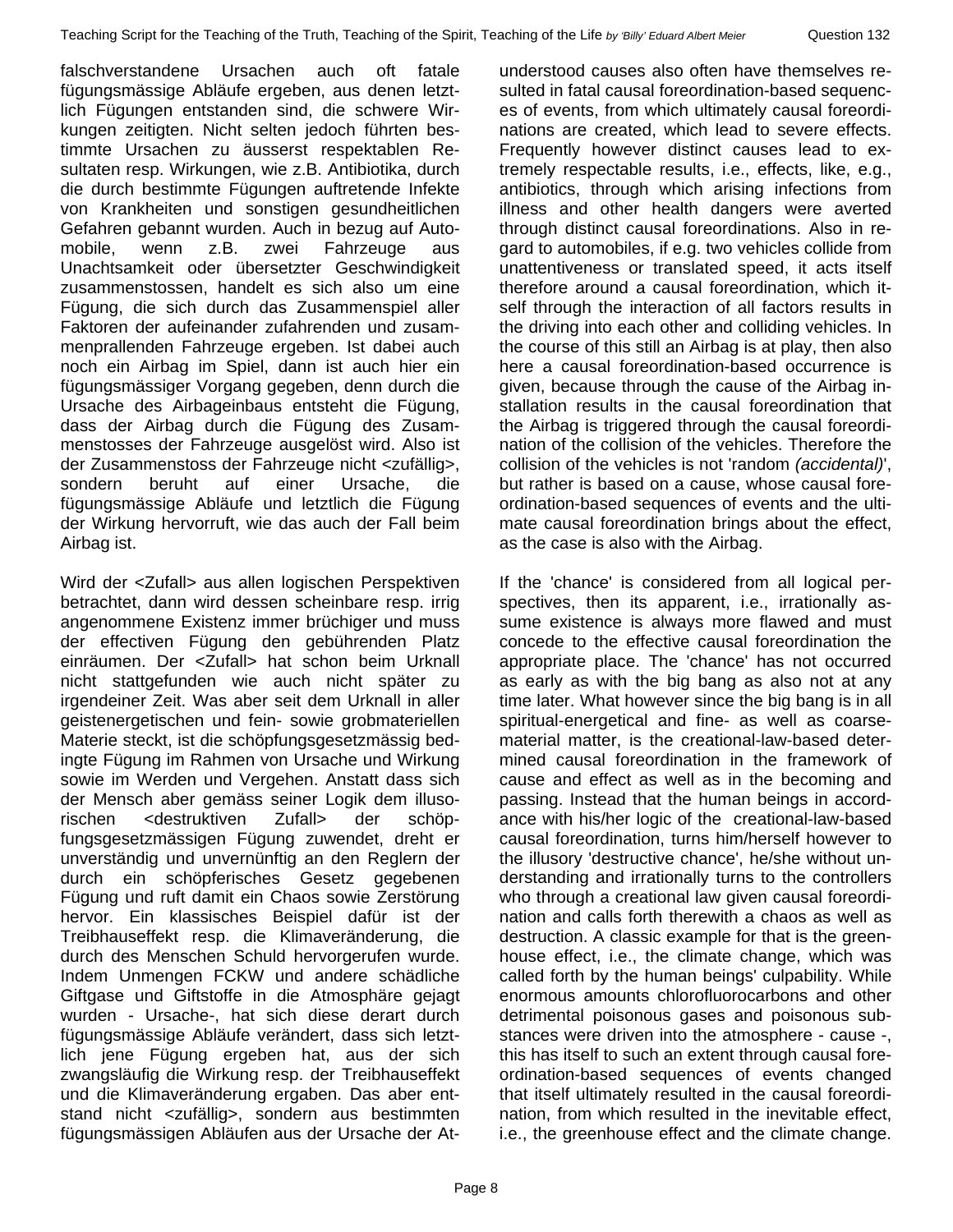mosphärenverschmutzung heraus, deren Wirkungen der Treibhauseffekt und die Klimaveränderung sind. Die Erderwärmung führt dazu, dass stetig mehr Sonnenenergie in der irdischen Atmosphäre gespeichert und diese aufgeheizt wird. Und durch fügungsmässige und ineinandergreifende Abläufe, Vorgänge und Prozesse wird die Energie immer gewaltiger und dementsprechend auch gewaltvoller freigesetzt, wie z.B. in urtümlichen, urgewaltigen Stürmen und sonstigen Unwettern und Naturkatastrophen. So fügt sich aus einer Ursache heraus eins ins andere, und letztlich entsteht eine Endfügung, aus der die Wirkung resultiert. So lange jedoch, wie der Mensch nicht erkennt, dass alle und jede Dinge und Vorgänge durch Fügung zustande kommen, sondern er der Illusion verfallen ist, dass alles auf <Zufall> beruhe, so lange kann er im Kampf gegen das über die Welt gekommene Unheil nicht siegen. Das entsteht erst dann, wenn der Mensch die Tatsache der Fügung erkennt und dieser ihren logischen Raum zugesteht. Erst wenn der Mensch erkennt und danach handelt, dass er für sein eigenes und alles Leben auf dem Planeten und für alles Existente des ganzen Daseins Schicksal selbst verantwortlich ist und versteht, dass er durch das Erschaffen von Ursachen auch fügungsmässige Abläufe und Vorgänge erschafft, die sich zu bestimmten Fügungen bilden und dementsprechende Resultate und Wirkungen hervorrufen, gewinnt er Oberhand und einen Sieg. Nicht der illusorische <destruktive Zufall>, sondern die Fügung ist der grosse kreative Funke des Universums und allen Seins. In dieser Fügung hat weder ein <Zufall> noch ein Chaos einen angestammten oder berechtigten Platz, denn die Gesetze des Universums, des Universalbewusstseins resp. der Schöpfung sind aufgebaut auf einem Plan der Kreativität und Ordnung sowie auf Fortschritt und Evolution. Die Gesetze des Universums kennen keine chaotische oder <zufällige> Ereignisse oder Zustände, sondern nur eine Ordnung der Evolution, durch die ursächlich Zustände entstehen, sich fügungsmässig ablaufend verändern, zur effectiven Fügung werden und eine bestimmte Wirkung erzielen. Allein das gewährleistet, dass aus etwas Altern etwas Neues entstehen resp. dass sich eine alte Ordnung erweitern und in einen höheren evolutiven Stand zu einer neuen Ordnung entwickeln kann. Wäre dem nicht so, und wäre die gesamte Entwicklung auf <Zufall> aufgebaut, dann wäre tatsächlich keine Entwicklung möglich, weil alles destruktiv und chaotisch wäre. Etwas Chaotisches, ein Chaos nämlich, ist absolut, abgeschlossen, vollständig, vollkommen

That however was not created 'randomly *(accidentally)*', but rather from distinct causal foreordination-based sequences of events from out of the cause of the atmospheric-pollution, whose effects are the greenhouse effect and the climate change. The global warming leads thereto, that continuously more solar energy is stored in the terrestrial atmosphere and this heats up. And through causal foreordinationbased and intermeshing sequences of events, occurrences and processes, the energy is always more immensely and accordingly also gewalt-fully set free, as e.g. in primitive, elemental storms and other unweathers *(tempests)* and natural disasters. Thus itself joins from out of a cause into another one, and ultimately arises a final causal foreordination, from which the effect results. However, as long as the human being does not recognize that each and every thing and occurrence comes about through causal foreordination, but rather he/she falls prey to the illusion that everything is based on 'chance', thus long he/she cannot win in the fight against the terribleness which overcomes the world. That comes about not until then, when the human being recognizes the fact of the causal foreordination and grants this its logical place. Not until when the human beings recognizes and accordingly acts, that he/she for his/her one's own and all life on the planet and for all existing of the entire existence's destiny is self-responsible and understands, that he/she through the creating of causes creates also causal foreordination-based sequences of events and occurrences, which themselves form into distinct causal foreordinations and bring about corresponding results and effects, does he/she gain the upper hand and a victory. Not the illusory 'destructive chance', but rather the causal foreordination is the great creative spark of the universe and of all beings. In this causal foreordination neither a 'chance' nor a chaos has an ancestral or entitled place, because the laws of the universe, the Universal Consciousness, i.e., the Creation is built up on one plan of the creativity and regulation as well as on progress and evolution. The laws of the universe know no chaotic or 'random' occurrences or conditions, but rather only a regulation of the evolution, arise through the causal conditions, itself causal foreordination-based change taking place, to become the effective causal foreordination and achieve a distinct effect. Solely that guarantees, that from something aging something new arises, i.e., that an old regulation extends itself and in a higher evolutive state can evolve into a new regulation. If this was not so, and the entire evolution was built up on 'chance', then actually no evolution would be possible, because everything would be destructive and chaotic. Something chaotic, namely a chaos, is absolute, complete,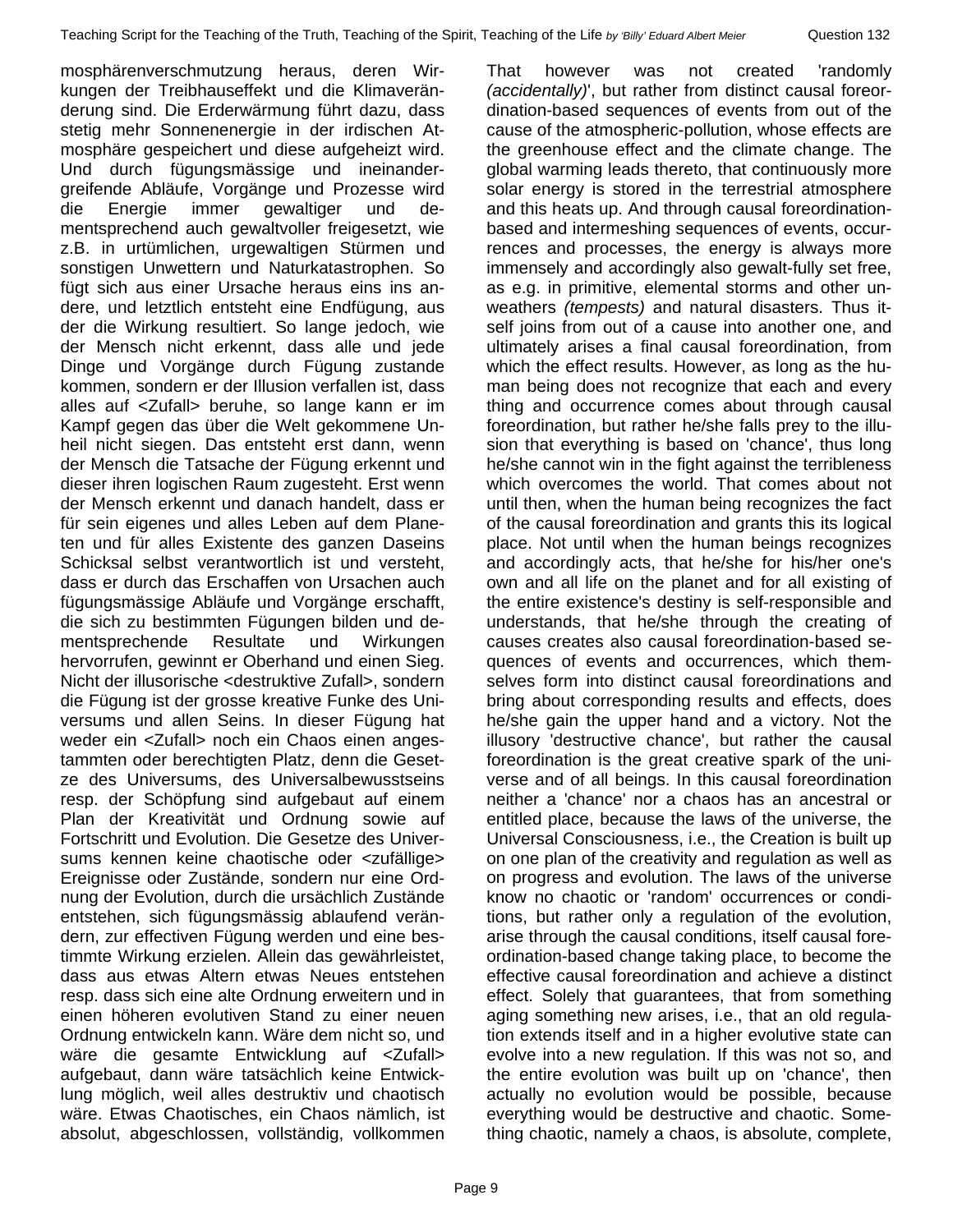und von nichts anderem abhängig sowie für sich allein bestehend, unbedingt und uneingeschränkt und kann nicht noch chaotischer gestaltet werden, wie aber daraus auch nichts Unchaotisches resp. Neues entstehen kann, weil das Chaos uneingeschränkt, unentwirrbar und unauflösbar ist. Würde also im Universum ein Chaos bestehen, dann müssten die gesamten schöpferischen Gesetze destruktiv sein, was bedeuten würde, dass sich das Universum selbst auflösen würde, ehe es auch nur zur Existenz kommen könnte.

Wird die Entwicklungsgeschichte des Lebens betrachtet, dann wird das Gesetz der Fügung besonders deutlich. Jede neue Art entsteht durch eine Ursache, die sich auf die Gene auswirkt und bestimmte fügungsmässige Abläufe und Vorgänge erzeugt, wodurch sich eine spezielle Fügung ergibt, durch die dann die endgültige Wirkung ausgelöst wird resp. das Endresultat zustande kommt, resp. die neue Art entsteht. Solche fügungsmässige Veränderungen bringen natürlich nicht immer umfänglich perfekte Resultate, denn je nachdem, wie die fügungsmässigen Abläufe stattfinden, können auch leidige oder gar lebensunfähige oder monströse Resultate entstehen. Solche Resultate beruhen jedoch auf fehlerhaften Ursachen, während gegensätzlich gute und gesunde Ursachen zu dementsprechend positiven Resultaten führen. Damit ist auch gesagt, dass die Evolution in jeder Beziehung keinen Irrtümern unterlegen ist, denn alles, was sich fügungsmässig entwickelt, durchläuft evolutionsgesetzmässig vorgegebene fügungsmässige Abläufe und Vorgänge, die nicht anderweitig beeinflusst oder gar umgangen werden können. Irrtum ist nicht den universellen und natürlichen Gesetzen eigen, sondern einzig und allein dem Menschen, wenn er durch Irrtum irgendwelche Dinge handhabt, wie z.B. irgendwelche Versuche, aus denen unerwartete Resultate entstehen, weil der Mensch der fügungsmässigen Abläufe und Vorgänge seiner Versuche nicht kundig ist oder diese falsch einschätzt. Nicht <Zufall>, sondern Fügung ist ein kreativer Prozess, durch den sich alles aus einer bestimmten Ursache heraus zu einer durch die fügungsmässigen Abläufe und Vorgänge zur fügungsbestimmten Wirkung formt.

Risikoforschungen stellen für den Menschen einen Kampf zwischen Logik und Unlogik dar, denn werden unlogische Schlussfolgerungen gezogen, dann ergeben die Fügungsfaktoren zwangsläufig völlig falsche und andere Resultate, als erwartet entire, total and dependent on nothing else as well as existing solely for itself, absolute and unrestricted and yet cannot be chaotically formed, like however therefrom also can create nothing un-chaotic, i.e., new things, because the chaos is unconstrained, inextricable and indissoluble. Therefore if a chaos were to exist in the universe, then the entire creational laws would have to be destructive, which would mean that the universe would dissolve, even before it could come to the existence.

If the history of the development of the life is considered, then the law of the causal foreordination becomes especially precise. Each new kind *(form)* arises through a cause, which itself has an effect on the genes and creates distinct causal foreordinationbased sequences of events and occurrences, whereby itself results in a special causal foreordination, by which then the distinct effect is triggered, i.e., the final result comes about, i.e., the new kind *(form)* is created. Such causal foreordination-based changes naturally do not always bring amply perfect results, because it all depends how the causal foreordination -based sequences of events occur, sorrowful or even incapable of life or monstrous results can also arise. However such results are based on fallible causes, while contrarily good and healthy causes lead accordingly to positive results. Therewith also is said that the evolution in every wise is subject to no erroneous assumptions, because everything, which itself causal foreordination-based develops, goes through evolution-law-based pregiven causal foreordinationbased sequences of events and occurrences which cannot be otherwise influenced or even circumvented. Erroneous assumption is not the universal and natural law's own, but rather solely and exclusively of the human beings, when he/she through erroneous assumption handles any things, as, e.g., any experiments, from these unexpected results arise, because the human being is not knowledgeable of the causal foreordination-based sequences of events and occurrences of his/her experiments or wrongly assesses these. Not 'chance', but rather causal foreordination is a creative process, through which itself forms everything from out of a distinct cause into a through the causal foreordination-based sequences of events and occurrences into the causal foreordination-determining effect.

Risk research poses a fight between logic and illogicalness for the human beings, because illogical conclusions become drawn up, then the causal foreordination factors inevitably result in completely wrong and other results, as is expected. If however the causal foreordination factors and therewith thus the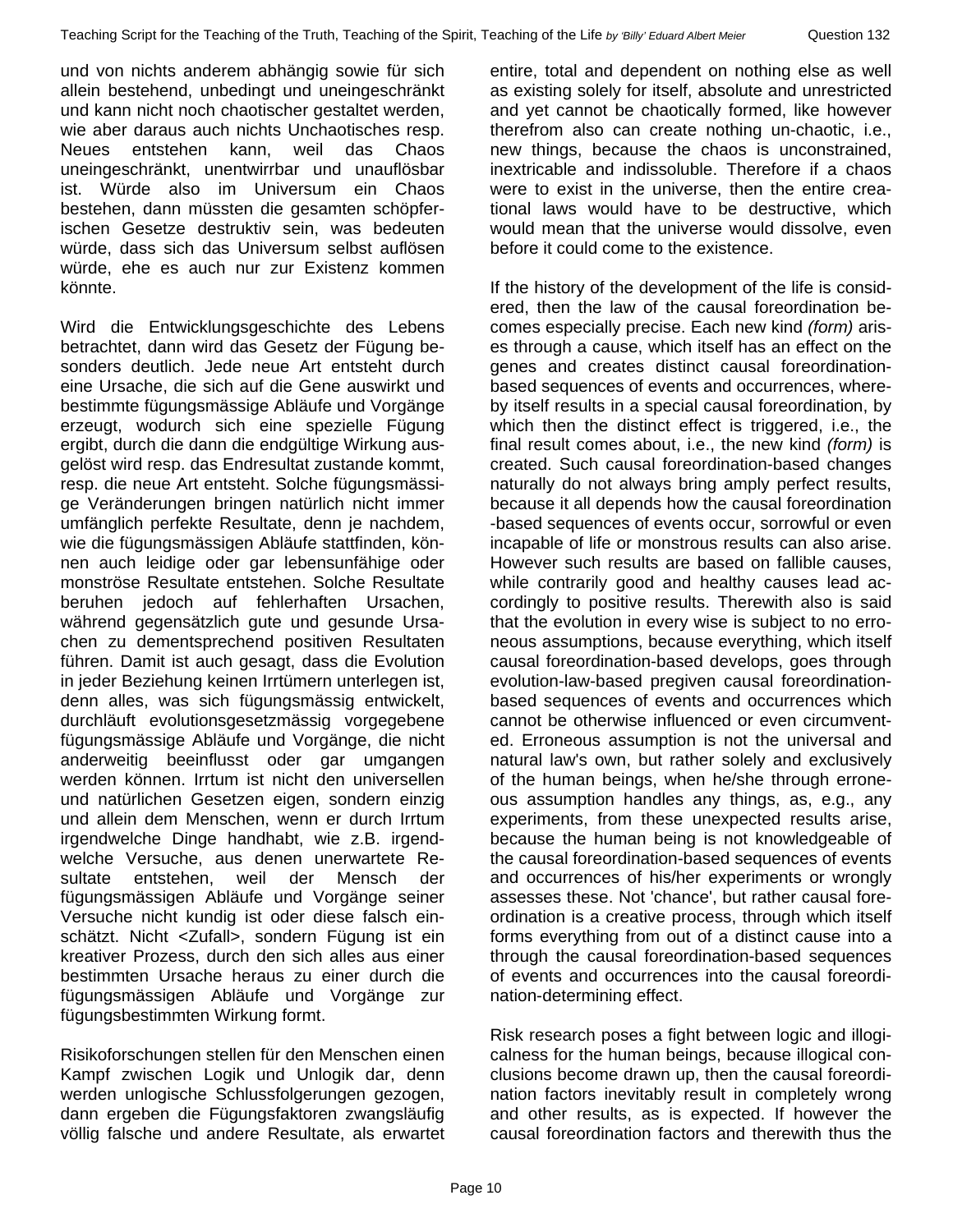wird. Können jedoch in Logik die Fügungsfaktoren und damit also die fügungsmässigen Abläufe und Vorgänge errechnet werden, dann ergibt sich aus dem Ganzen auch das erwartete Resultat. Also ist nicht ein <Zufall> massgebend, sondern die errechenbare oder unberechenbare Fügung in der Weise, wie sich ein fügungsmässiger Ablauf und Vorgang durch eine Ursache bildet, fortsetzt und letztlich zur bestimmenden Fügung wird, aus der letzen Endes die Wirkung resultiert. Durch Vernunft, Verstand und Logik ist durch eine Wahrscheinlichkeitsberechnung der fügungsmässige Ablauf und Vorgang aus einer gegebenen Ursache bis hin zur Wirkung zu errechnen, wenn die notwendigen Fakten bekannt sind. Ist das nicht der Fall, dann läuft der Prozess des Fügungsmässigen trotzdem ab, und zwar selbständig bis hin zur Endfügung, aus der dann die Wirkung hervorgeht. In diesem Sinn des selbständigen fügungsmässigen Ablaufs und Vorgangs aus den Ursachenfaktoren heraus ergibt sich die Fügung ohne des Menschen Vorausberechnung in bezug auf eine Wahrscheinlichkeitsberechnung, wobei jedoch das Ganze gemäss den schöpferischen Gesetzen und der schöpferischen Ordnung seinen Ablauf und sein Resultat findet. Dieses System von Gesetz und Ordnung kann auch dann nicht kippen, wenn der Entscheidungsspielraum des Menschen stark beschnitten wird, weil alles gemäss dem schöpferischen System abläuft. Des Menschen Entscheidungsspielraum selbst ist allein durch ihn beschneidbar resp. eingrenzbar, weil alles von seiner Vernunft und Logik sowie von seinem Verstand abhängig ist. Daher ist es gegeben, dass sich aus Unverständnis und Unberechenbarkeit einer Sache aus bestimmten Ursachen fügungsmässige Abläufe und Vorgänge ergeben, die vom Menschen nicht errechnet werden können, die jedoch zu einer Fügung führen, aus der eine bestimmte Wirkung resultiert. Das ist auch der Grund dafür, dass sich z.B. bei wissenschaftlichen, technischen und medizinischen Versuchen usw. keine Sicherheitsvorkehrungen einbauen lassen, weil einfach den fügungsmässigen Abläufen und Vorgängen freier Lauf gelassen und der letztendlichen Fügung bis hin zur Wirkung der notwendige Platz eingeräumt werden muss. Was diese Wirkung dann ist, hat gemäss universellem Gesetz mit der damit verbundenen Ordnung zu tun, und zwar gemäss der Kausalität resp. dem Gesetz von Ursache, Fügung und Wirkung. Das Ganze ist ein Gesetz der Komplexität, das bestimmt, was aus einer vorgegebenen Ursache fügungsmässig

causal-foreordination-based sequences of events and occurrences can be calculated in logic, then arises itself from the entirety also the expected result. Thus a 'chance' is not determining, but rather the ascertainable or unpredictable causal foreordination in the wise, like itself a causal-foreordinationbased sequence of events and occurrence are formed by a cause, continuously and ultimately become the determining causal foreordination, from which ultimately results in the effect. Through rationality, intellect and logic, the causalforeordination-based sequence of events and occurrences from a given cause up to the effect is computed through a probability calculation, when the necessary facts are known. If that is the not case, then the causal foreordination-based process nevertheless goes on, and indeed autonomously up to the final causal foreordination, from which then the effect comes forth. In this sense of the autonomous causal-foreordination-based sequence of events and occurrences from out of the cause factors results in the causal foreordination without the human beings' predetermination in regard to a probability calculation, whereby however the entirety finds its sequence of events and its result in accordance with the creational laws and the creational regulation. This system of law and regulation can also then not topple, when the leeway for decisionmaking of the human beings is greatly curtailed, because everything takes place in accordance with the creational system. The human being's leeway for decision-making itself is solely curtailed, i.e., limitable by him/her, because everything is dependent on his/her rationality and logic as well as on his/her intellect. That is why it is given, that itself from ununderstanding and incalculability of a matter from distinct causes results in causal-foreordinationbased sequences of events and occurrences which cannot be calculated by the human beings, which however lead to a causal foreordination, from which a distinct effect results. That is also the reason for it, that itself, e.g., with scientific, technical and medical experiments, etc., no safety measures can be inserted, because simply the causal-foreordinationbased sequences of events and occurrences allowed free rein and the ultimate causal foreordination up to the effect must be conceded the necessary space. What then this effect is, has to do with the therewith connected regulation in accordance with universal law, and indeed in accordance with causality, i.e., the law of cause, causal foreordination and effect. The entirety is a law of complexity, that determines, what from a pregiven cause is causal foreordination-based strung together, and indeed up to the ultimate causal foreordination fac-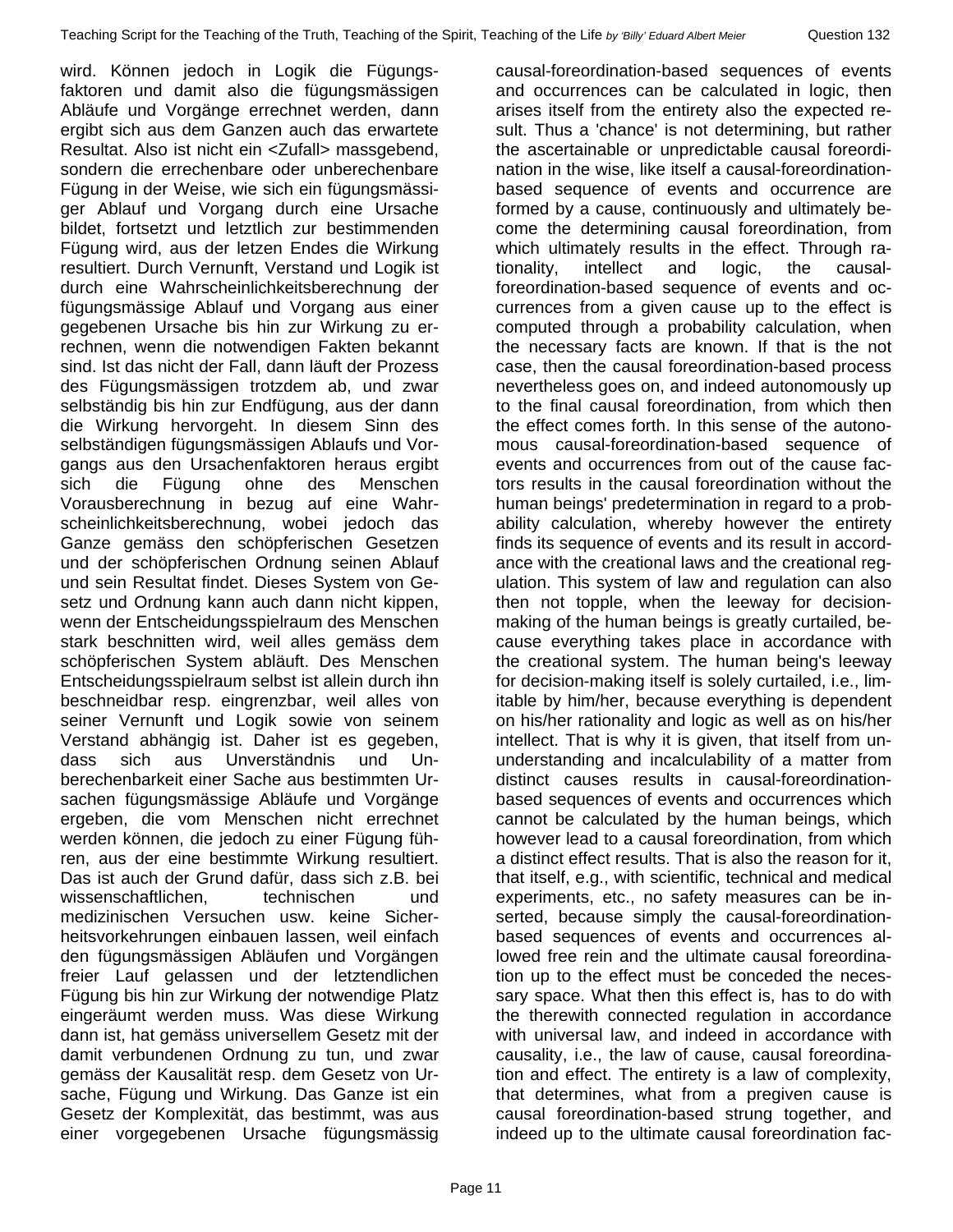aneinandergereiht wird, und zwar hin bis zum letzten Fügungsfaktor, aus dem dann unweigerlich die Wirkung hervorgeht.

Es ist ein Irrtum anzunehmen, dass es einen <Zufall> gebe, der besiegt werden müsse, denn grundsätzlich setzt sich jede einzelne Wirkung aus ganz bestimmten Fügungsmomenten zusammen, die, ausgehend von der festgesetzten Ursache, wie bei einem Zahnrad, als Fügungsfaktor für Fügungsfaktor ineinandergreifen und dadurch die Energie resp. die Endfügung und damit kraft der Drehung resp. die Wirkung erzeugen. Auf diese Weise funktioniert das komplexe System der Fügung, und zwar ganz gleich, ob aus der Ursache eine fügungsbestimmte Wirkung in erwarteter oder unerwarteter Form hervorgeht. Bestimmend ist beim Ganzen einzig und allein die Ursache, aus der heraus sich die Fügungsmomente ergeben sowie der letzte Fügungsfaktor, der dann die Wirkung bestimmt. Ob folglich etwas positiv oder negativ als Wirkung erscheint, das hängt einzig und allein von der Ursache und von den daraus entstehenden Fügungsmomenten ab. Und was sich in bezug auf des Menschen Wahrscheinlichkeitsberechnungen aus irgendwelchen Ursachen aus bestimmten fügungsmässigen Abläufen und Vorgängen entwickelt, hängt allein davon ab, wie er etwas interpretiert, ob er die Möglichkeit der Fehlinterpretation oder der Wirklichkeitsinterpretation nutzt resp. ob er gemäss den Fügungsabläufen etwas richtig oder falsch vorausberechnet.

Tatsache ist, dass Fehler in der Gedanken-, Gefühls- und Handlungswelt des Menschen unvermeidlich sind, folglich sich daraus in allen Auswirkungen in bezug auf menschliche Machenschaften irgendwelcher Art Fehler einschleichen müssen. Also ergeben sich eines Tages Fehler, die einfach geschehen müssen, weil der Mensch in seinen Gedanken, Ideen, Gefühlen und Handlungen unvollkommen und lernbedürftig ist und nur durch das Begehen von Fehlern lernen und evolutionieren kann. Solche Fehler entstehen aber nicht durch <Zufall>, sondern - wie gesamtuniversell bei allen Situationen, Vorkommnissen und Geschehen usw. - aus der Gesetzmässigkeit der Ursache, Fügung und Wirkung heraus. Massgebend bei Fehlern, die durch Menschen begangen resp. hervorgerufen werden, ist immer die Ursache und der sich daraus ergebende fügungsmässige Ablauf und Vorgang, die wirksam und bestimmend sind, hin bis zur Endfügung, die als Sammlungsfügung dann die Wirkung erzeugt. Also ist in jedem einzelnen Fall einer entstehenden oder enttor, from which then inevitably the effect comes forth.

It is an erroneous assumption to take on, that there is a 'chance', which must be overcome, because fundamentally each individual effect itself jointly consists of entirely distinct causal foreordination moments, that, originating from the decided cause, like with a gear wheel, as causal foreordination factor intermeshing to causal foreordination factor and thereby the energy, i.e., the final causal foreordination and therewith creates the power of the rotation, i.e., the effect. In this wise the complex system of the causal foreordination functions, and indeed irrespective of, whether from the cause in expected or unexpected form a causal foreordination-distinct effect comes forth. Determinative is with the entirety solely and exclusively the cause, from out of that itself results in the causal foreordination moments as well as the final causal foreordination factor, which then determines the effect. Whether consequently something positive or negative appears as effect, that is solely and exclusively conditional on the cause and from the therefrom developing causal foreordination moments. And what itself develops in regard to the human being's probability calculations out of any causes out of distinct causal-foreordination-based sequences of events and occurrences, depends solely thereon, how he/she interprets something, whether he/she uses the possibility of the misinterpretation or the reality interpretation, i.e., whether he/she in accordance with the causal foreordination sequences of events pre-calculates something correctly or wrong.

The fact is, that errors are inevitable in the world of thought, feeling and deed of the human beings, consequently therefrom in all outcoming effects in regard to human machinations of any kind errors must creep in. Thus one day errors arise, which simply must occur, because the human being is imperfect in his/her thoughts, ideas, feelings and deeds and in dire need of learning and can only learn and evolve by committing errors. Such errors arise however not by 'chance', but rather - like throughout the entire universe with all situations, occurrences and happenings, etc. - from out of the law-principle of the cause, causal foreordination and effect. Determining of errors, which are committed, i.e., brought about by human beings, are always the cause and the therefrom arising causal-foreordination-based sequence of events and occurrence, which are effective and determining, up to the final causal foreordination, which as a causal foreordination collection then creates the effect. Thus is pregiven in every individual case a developing or developed effect of a causal foreordination, which is built up from a distinct series of caus-